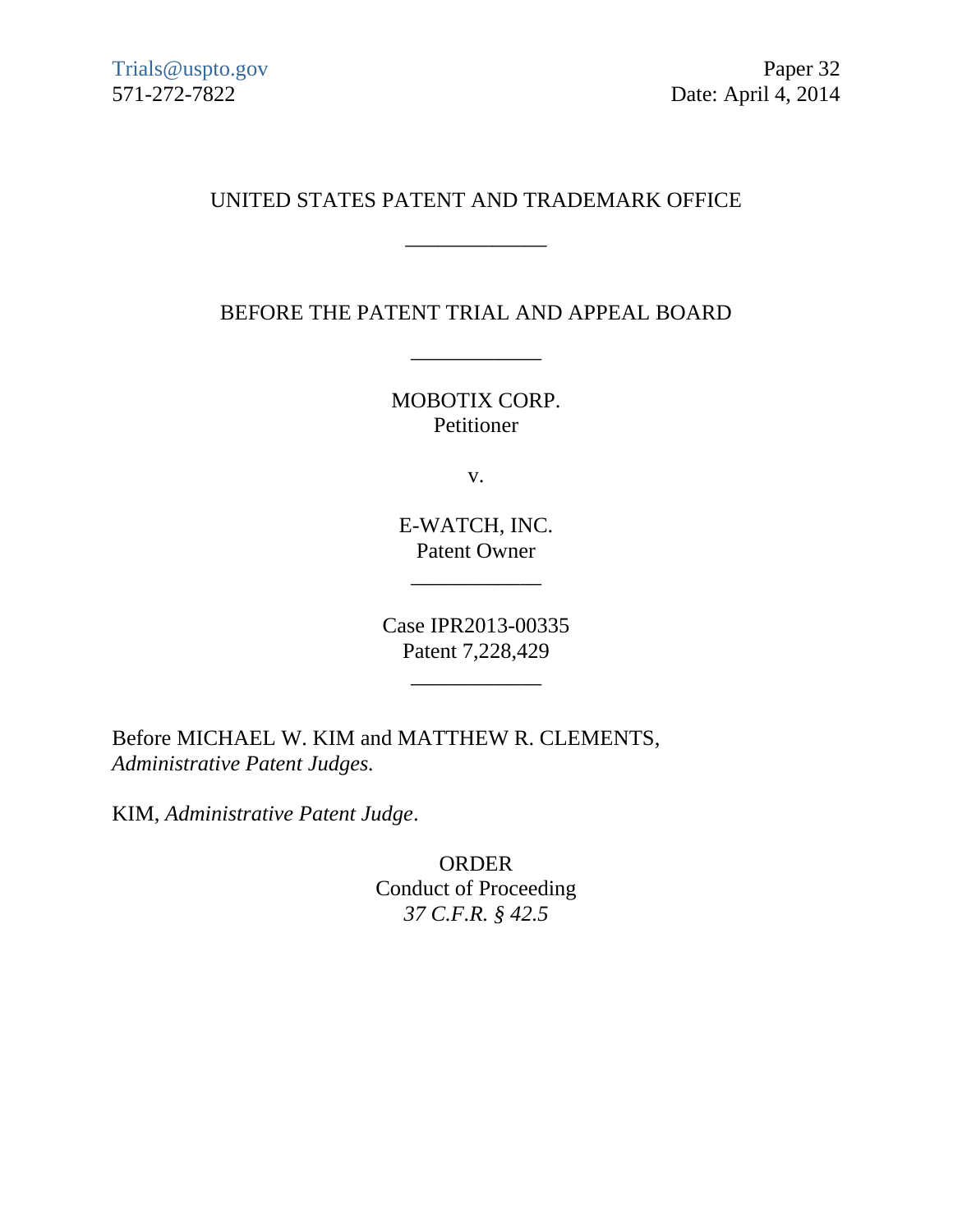#### *Introduction*

On April 2, 2014, a telephone conference call was held. The participants were respective counsel for the parties Mobotix ("Petitioner") and E-Watch ("Patent Owner), and Judges Kim and Clements.

### *Background*

On November 29, 2013, the Board granted a petition for *inter parties review*, and instituted a trial, on claims 1-14, 22, 26-28, 32-35, 38, 44-49, 51, and 65 of U.S. Patent No. 7,228,429 ("the '429 patent"). Paper 13. In an accompanying Scheduling Order, the Board set Due Date 1, the date for filing a patent owner response, as February 3, 2014. Paper 14, 5. In the explanation of Due Date 1, the Scheduling Order reads as follows: "The patent owner is cautioned that any arguments for patentability not raised in the response will be deemed waived." Paper 14, 3. On December 18, 2013, counsel for Patent Owner failed to appear for the initial telephone conference. As the Board indicated: "Nonattendance of counsel for the Patent Owner, at the initial conference call, indicates that the Patent Owner has no issue with each of the due dates specified in the Scheduling Order dated November 29, 2013 (Paper 14)." Paper 19.

On February 3, 2014, Patent Owner filed a Patent Owner Response with a supporting Declaration from Mr. Michael Craner. Paper 21; Ex. 2001. On February 18, 2014, a telephone conference was held. During the call, counsel for Patent Owner indicated that Patent Owner was contemplating a motion for leave to file a supplemental patent owner response. Paper 27, 3. In response, the Board ordered the following:

FURTHER ORDERED that if E-Watch desires to file a supplemental patent owner response, it should institute a joint conference call, immediately, to seek authorization for filing a supplemental patent owner response, and be prepared to answer why it did not seek an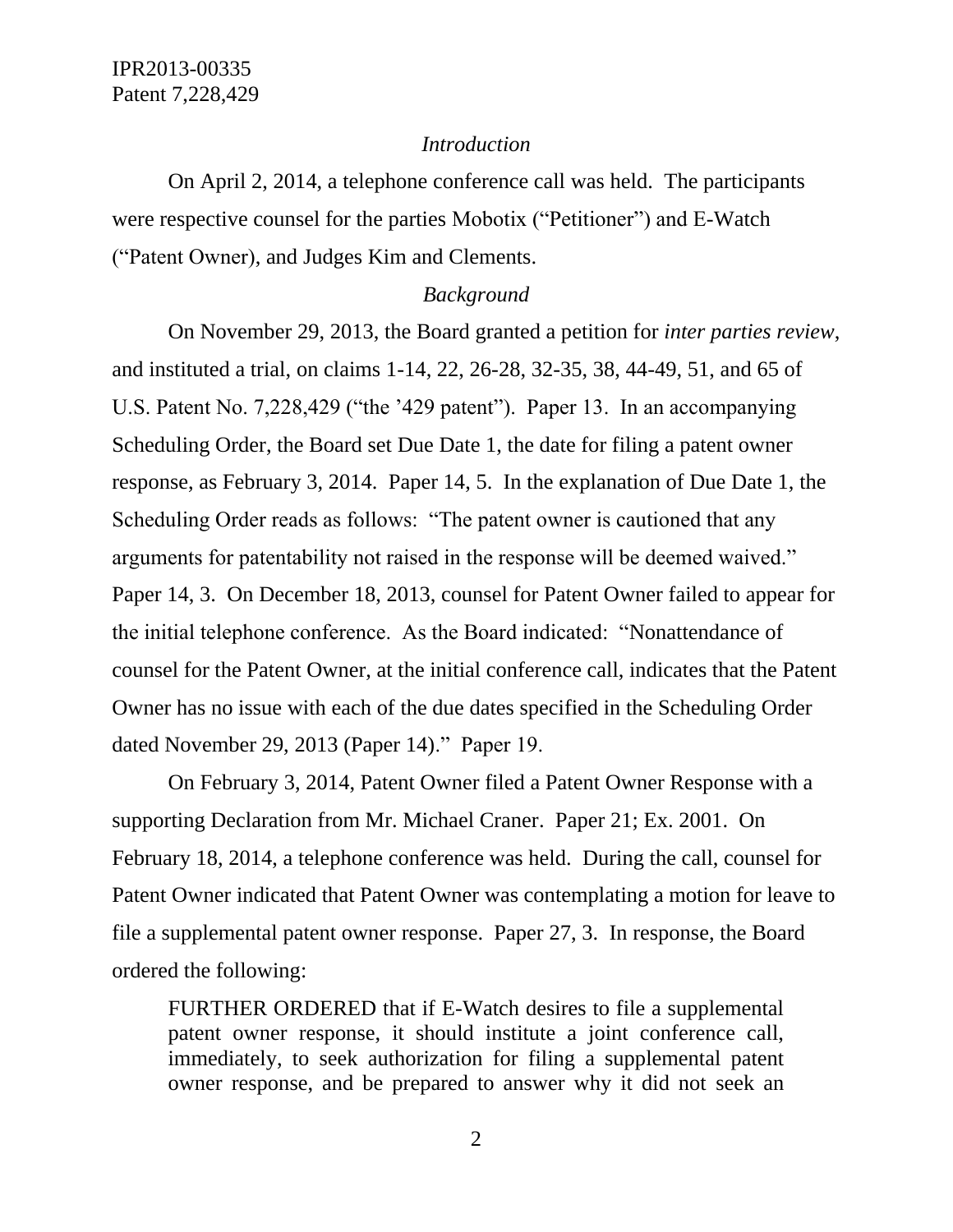extension of time for Due Date 1 and also did not approach the Board about a supplemental patent owner response, for at least two weeks after filing of the patent owner response;

Paper 27, 4. On April 2, 2014, Petitioner filed a Reply to Patent Owner's Response. Paper 31.

# *Conference Call of April 2, 2014*

On April 1, 2014, counsel for Patent Owner initiated the call to request authorization to file three motions: (1) Motion for Leave to File a First Revised Patent Owner's Response to Decision to Institute Trial for Inter Partes Review ("motion for leave"); (2) Motion for Amendment of Schedule; and (3) Motion to Stay Proceedings. On the call, the Board requested that all parties address their comments concerning these motions in light of the following statutes and rules:

requiring that the final determination in an inter partes review be issued not later than 1 year after the date on which the Director notices the institution of a review under this chapter, except that the Director may, for good cause shown, extend the 1-year period by not more than 6 months, and may adjust the time periods in this paragraph in the case of joinder under section 315 (c);

35 U.S.C. § 316(a)(11); emphasis added.

(c) Times. (1) Setting times. The Board may set times by order. Times set by rule are default and may be modified by order. Any modification of times will take any applicable statutory pendency goal into account.

(2) Extension of time. A request for an extension of time must be supported by a showing of good cause.

(3) Late action. A late action will be excused on a showing of good cause or upon a Board decision that consideration on the merits would be in the interests of justice.

37 C.F.R. § 42.5 (conduct of the proceeding); emphasis added.

(a) A motion may only be filed according to a schedule set by the Board.

. . .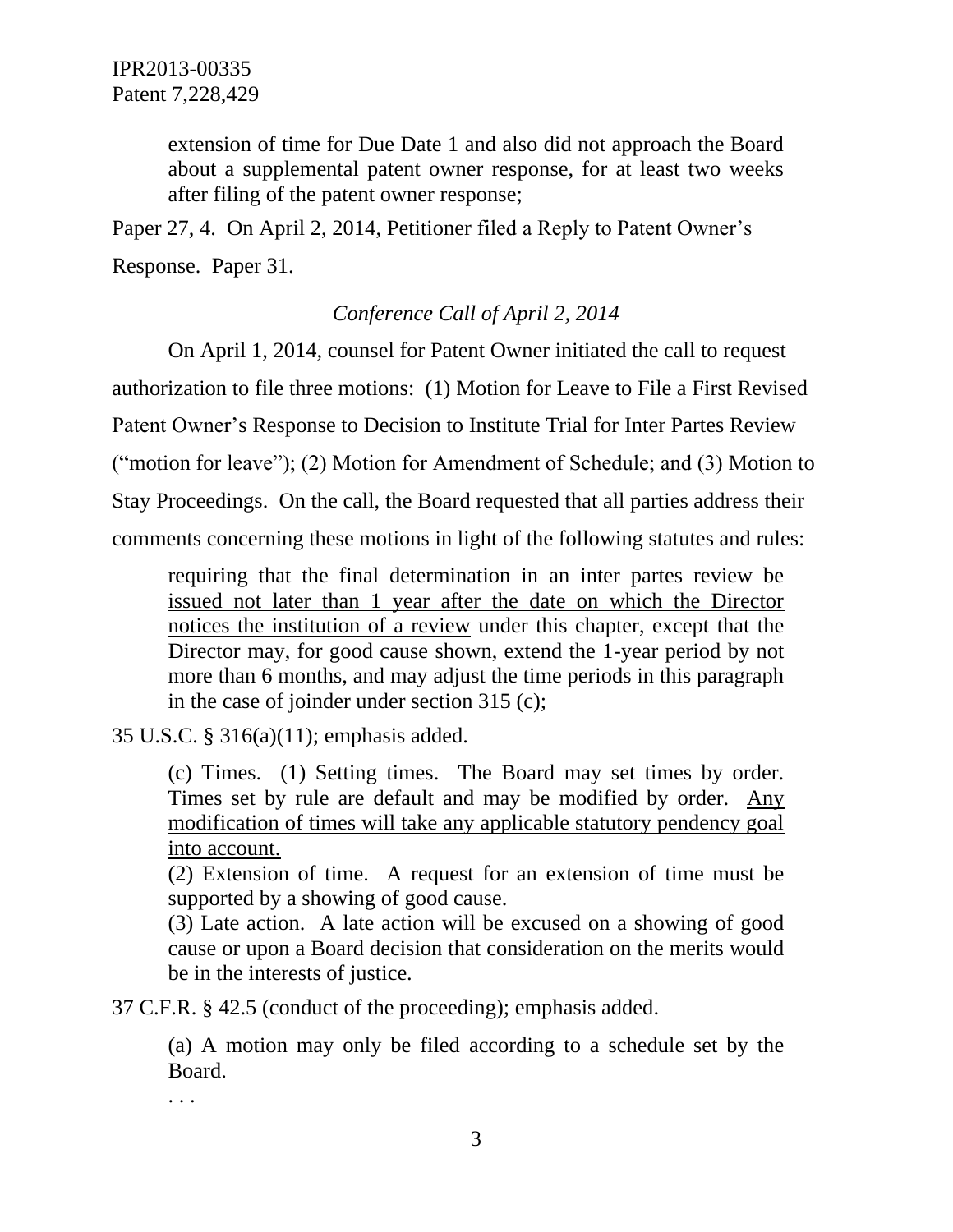(b) A party should seek relief promptly after the need for relief is identified. Delay in seeking relief may justify a denial of relief sought.

37 C.F.R. § 42.25 (default filing times); emphasis added. The discussion then proceeded to Patent Owner's request for authorization to file a motion for leave.

Counsel for Patent Owner asserted that the Board should authorize the filing of a motion for leave because e-Watch previously had insufficient funds to retain a technical expert to (1) assist counsel in understanding the prior art and (2) provide a declaration in support of their positions in this and six other trials pending before the Board. Counsel for Patent Owner indicated that Patent Owner is a small company, and that the funding problem was created by (1) an untimely resignation of litigation counsel and (2) the great expense of participating in seven trials before the Board with due dates close to each other.

Counsel for Petitioner indicated that it opposed the authorization of the filing of a motion for leave. Counsel indicated that Petitioner had already filed a Reply to Patent Owner's Response, that granting any motion for leave would require an extension of time, and that such a delay could potentially deny the Board sufficient time to render a final written decision within the time period set forth in the statute. Petitioner would be prejudiced if the proceeding did not result in a final written decision.

In response, counsel for Patent Owner indicated that it was desirable for the Board to make a fully informed decision, and that a technical expert was necessary for the Board to make such a fully informed decision because there were many technical issues involved.

When asked what changes would be necessary in the Scheduling Order if a motion for leave was granted, counsel for Patent Owner indicated that it would request a three-month extension of time. The Board informed counsel that a three-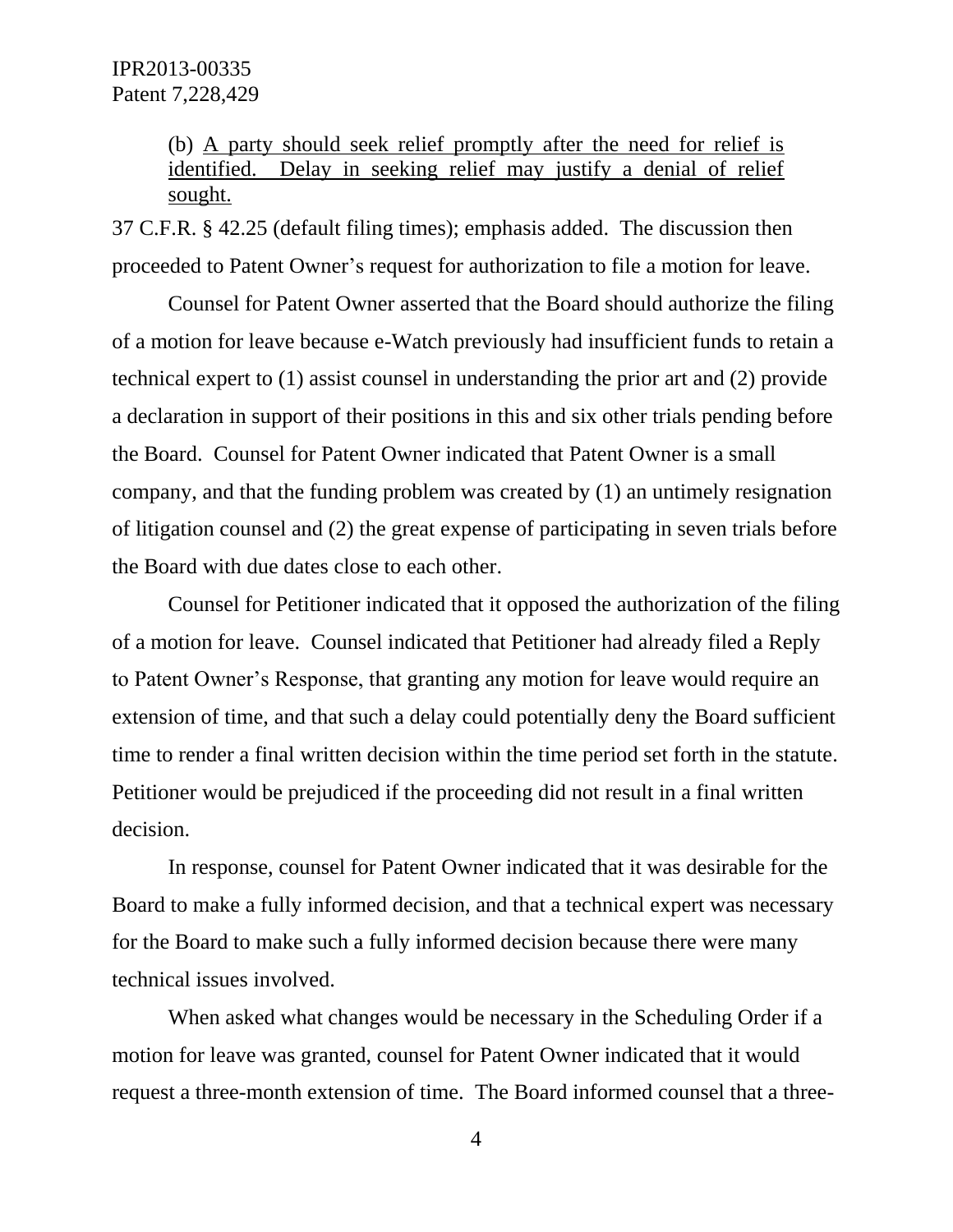month extension of time would provide the Board with less than two months from the oral hearing to prepare a final written decision.

In the alternative, counsel for Patent Owner requested entry of a First Amended Patent Owner Response. The Board indicated that the grant of Patent Owner's request would constitute a *de facto* two month extension of time, and inquired as to why Patent Owner had not previously indicated in this trial an intent to file a motion for leave. Counsel for Patent Owner indicated that it had previously communicated to the Board that it thought the Patent Owner Response was incomplete, that it was under extreme time and financial pressures, and that it did not know whether funds would be available.

#### *Discussion*

We deny Patent Owner's request for authorization to file a motion for leave. At a minimum, the relief requested puts the burden on Patent Owner to make a showing of good cause, and we are not persuaded that Patent Owner has made that showing.

In creating these trials under the America Invents Act, Congress codified explicitly in the statute a requirement that the trials be completed within one year upon institution, with certain narrow exceptions. As the tribunal tasked with administering these trials, we must comply with the statute. In order to comply with the statute, the Board promulgated rules. The rules are necessary to comply with the statute, and thus the rules must be followed. Of course, exceptional circumstances do present themselves, and should the facts warrant relief for good cause, the Board will reasonable in granting such relief. We are not persuaded, however, that such circumstances exist here.

Concerning Patent Owner's financial constraints, Patent Owner had the opportunity, at numerous points in this proceeding, to request that the Board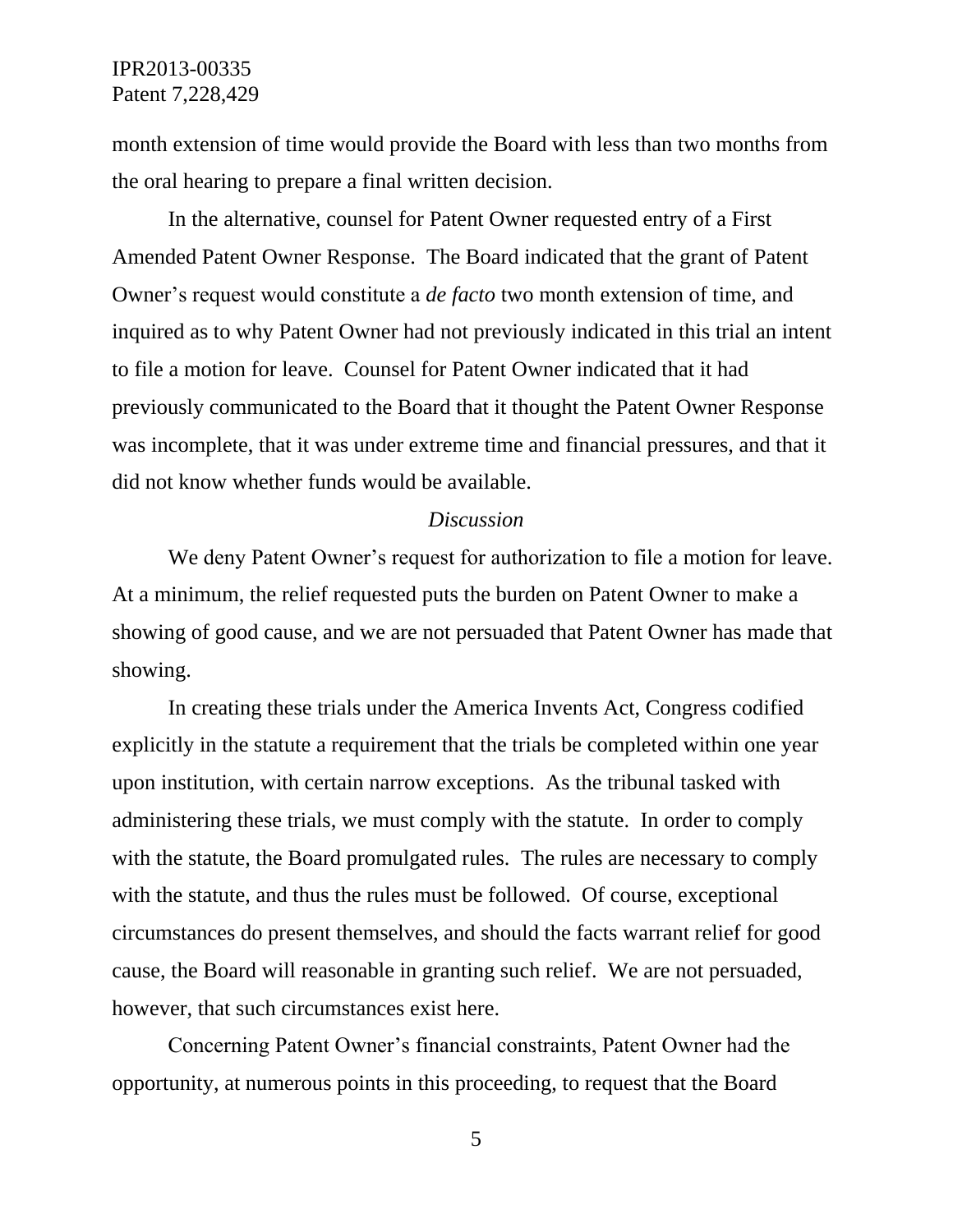considering granting relief based on those constraints. In general, raising such requests earlier in the proceeding would have allowed the Board to consider the matter earlier, and would also have made available more options for possible relief, if we determined relief was warranted. Yet, Patent Owner did not request such relief in this trial until April 1, 2014, which is almost two months after Due Date 1. The Board cannot consider granting relief until Patent Owner requests such relief, expressly. For example, Patent Owner did not express previously any concern that its financial constraints would prevent it from filing a complete Patent Owner Response by Due Date 1. The Scheduling Order states expressly the following: "The patent owner is cautioned that any arguments for patentability not raised in the response will be deemed waived." Paper 14, 3. Indeed, the Patent Owner Response was filed, on time, and with a Declaration. We have reviewed the contents of the Patent Owner Response, as well as the Declaration, and are unable to ascertain any indication by Patent Owner that the substance in the Patent Owner Response was somehow incomplete due to financial constraints.

A conference call was held on February 18, 2014, two weeks after the filing of the Patent Owner Response. During that call, Patent Owner did not request any relief based on those financial constraints. As noted in our order of February 19, 2014, counsel for Patent Owner indicated that it was *contemplating* a motion for leave to file a supplemental patent owner response. However, contemplating a request is not a request, and the Board cannot act on contemplations. Moreover, in that same paper, the Board explicitly ordered Patent Owner to contact the Board *immediately* if Patent Owner desired to file a supplemental patent owner response. No such request was made, however, until April 1, 2014, almost *six weeks* after the issuance of that order. The delay between February 19, 2014 and April 1, 2014 does not even come close to being considered "immediate" and weighs heavily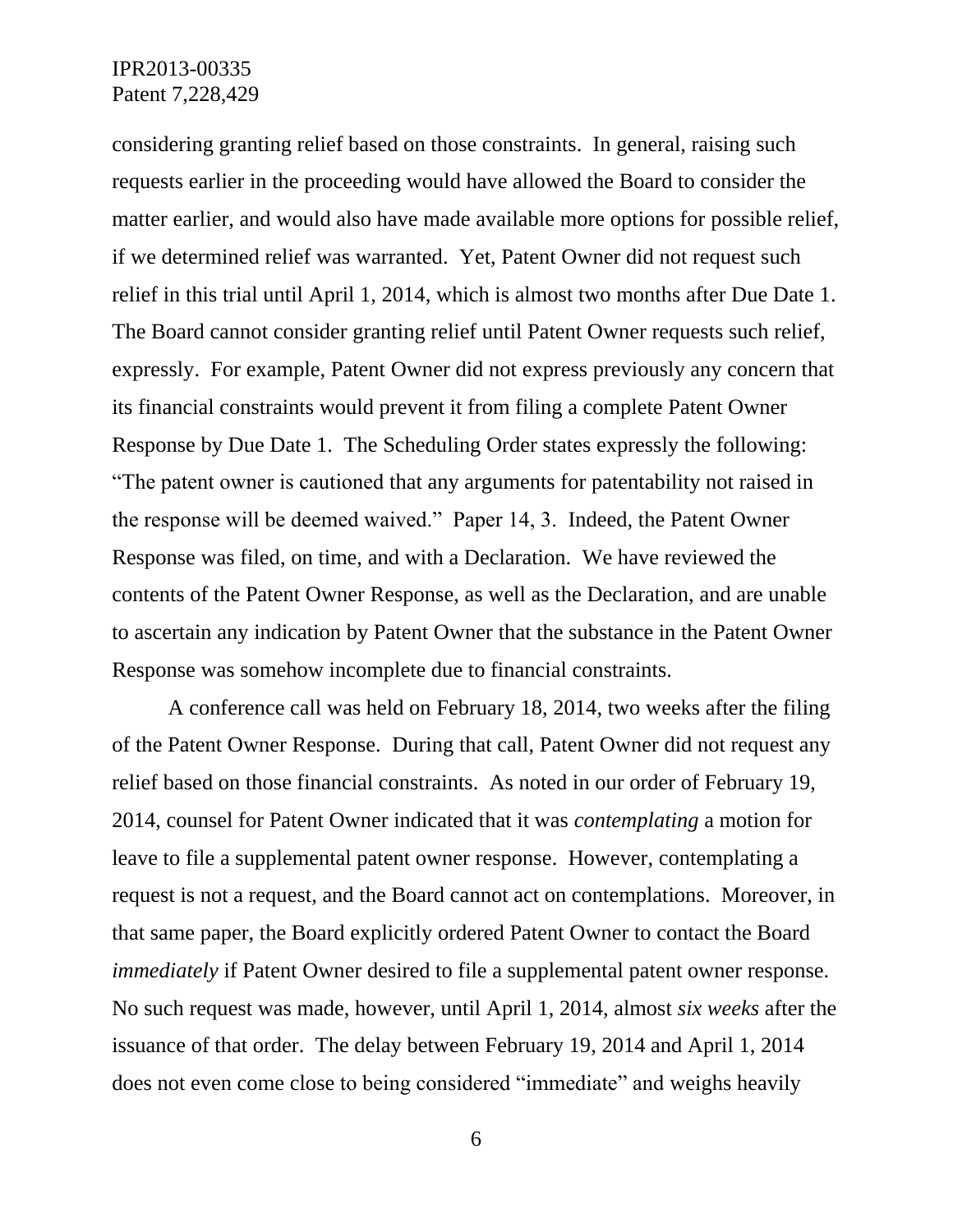against Patent Owner, especially given that Petitioner has already filed a Reply to Patent Owner's Response.

In conjunction with a motion for leave, Patent Owner indicated that it would also request a three month extension of time. Granting such a request, however, would result in compressing what was originally a one-year process into seven months for the sole benefit of Patent Owner and to the detriment of Petitioner, who at a minimum would have to file another reply. Such a request is unreasonable in view of the fact that the entirety of the delay would be attributable to Patent Owner. Our analysis changes slightly if we were to allow Patent Owner to file immediately a First Amended Patent Owner Response, but even that would still constitute an unjustified *de facto* two month extension of time.

Patent Owner had a full and fair opportunity to file a Patent Owner Response, and indeed filed such a Patent Owner Response, on time, with an expert Declaration. Patent Owner was further given the opportunity to request supplementing the Patent Owner Response, provided such a request was made "immediately." Patent Owner did not make such a request for almost six weeks. Patent Owner will additionally have the opportunity to elaborate on arguments already made, as outlined in the Scheduling Order. On these facts, we are not persuaded that Patent Owner has made a showing of good cause for the Board to grant authorization to file a motion for leave.

As we deny Patent Owner's request for authorization to file a motion for leave, the need for the other requested motions is moot.

#### Order

It is

ORDERED that Patent Owner's request for authorization to file the following motions is DENIED: (1) Motion for Leave to File a First Revised Patent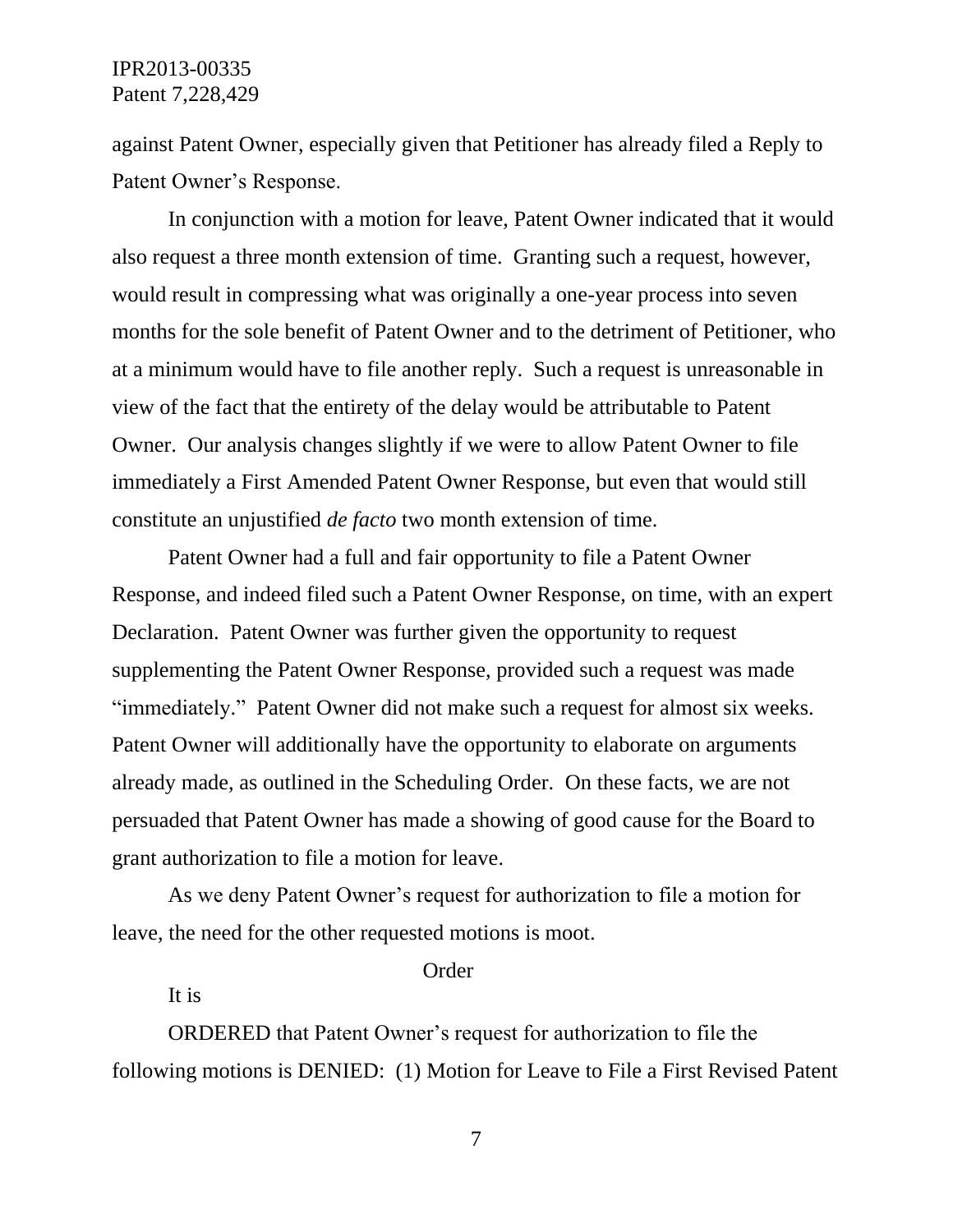Owner's Response to Decision to Institute Trial for Inter Partes Review; (2) Motion for Amendment of Schedule; and (3) Motion to Stay Proceedings.